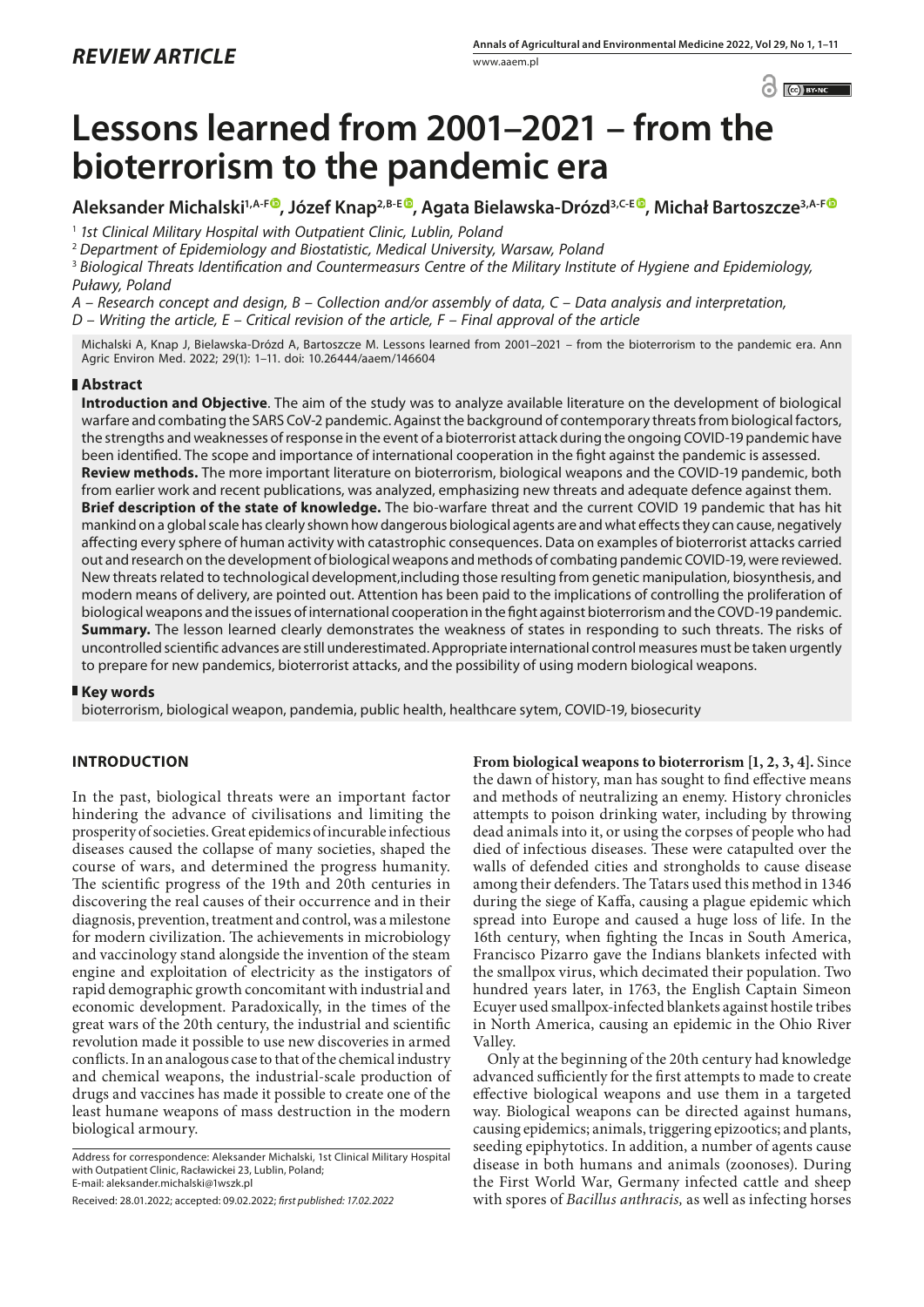and mules destined for the Allied powers with *Burkholderia mallei*. The latter caused both animal losses and human deaths. Despite the international ban on the use of biological weapons [5], from the 1930s until the end of World War II, research programmes were conducted in several countries, the most developed having been conducted by the Japanese under the direction of General Shiro Ishii. In the Japanese programme, the secret facilities known as Unit 731 and Unit 100 produced anthrax spores, *Yersinia pestis, Vibrio cholera, Neisseria meningitidis, Shigella* sp*.*, and *Burkholderia mallei*. The Japanese were the first to master the production of ceramic biological bombs and use aircraft to spray biological aerosols or drop infected fleas and rodents. The effectiveness of the new weapon was tested on convicts or prisonersof-war, and the weapon was used on a larger scale against the Chinese population which caused local epidemics. It is estimated that about 10,000 prisoners died as a result of these criminal experiments. In the 1940s and later, the USA, UK, and USSR conducted research on biological weapons [6]. As a result of the US biological weapons development programme at Camp Detrick (Maryland) and other places, a huge arsenal was produced comprising aerial bombs, artillery ammunition and warheads containing *B. anthracis,*  botulinum toxin, *Francisella tularensis, Brucella melitensis, Brucella suis, Coxiella burnetii,* staphylococcal enterotoxin B*,* or the Venezuelan encephalitis virus as biological agents*.*  Only in the time of President Nixon, specifically in the years 1971–73, did the process of disarmament and destruction of biological weapons begin, and Fort Detrick (now the US Army Medical Research Institute of Infectious Diseases) was switched to research of a defensive nature. Similarly, under the supervision of the microbiology at Porton Down in Wiltshire, the UK carried out experiments in 1942 on Gruinard, a small island off the north-west coast of Scotland, using *B. anthracis* spores and testing anthrax bombs on sheep. All the animals died, the disease spread quickly. Due to the devastating impact on the environment, the study was terminated and the island remained contaminated for decades and required painstaking decontamination [7]. No one was permitted to visit the island until 1990.

The Biological and Toxin Weapons Convention drawn up in 1972 on the prohibition of the development, production and storage of biological weapons, signed and ratified by most countries and which came into force in 1975, did not, however, protect the world from biological threats, [8]. While the US and the UK stopped conducting experiments on biological weapons, the third most important signatory to the convention, the USSR, continued to work on these weapons, as revealed by a random incident in Sverdlovsk in 1979. The accident was the release from military facilities of 100 g of *Bacillus anthracis* endospores, as a result of which officially 96 people fell ill (with the pulmonary form of anthrax), of whom 66 died (local sources reported 105 deaths). According to Ken Alibek [9], former Deputy Director of the Soviet Biopreparat All-Union Science Production Association which was ostensibly a civilian programme employing tens of thousands of specialists, including microbiologists, geneticists, bioengineers and technicians, participated in the Soviet research on biological weapons, involving dozens of scientific and production institutions and several testing and training grounds. Tons of biological warfare agents were produced at the Biopreparat facilities. In addition to the agents also available to opponents on the other side of the Iron

Curtain, the decision was made to also use smallpox, which casts doubt on the intentions of the Soviet Union in having been the initiator of the programme for the effective global eradication of this disease at the World Health Organization (WHO). The biological agents were placed in modern means of delivery – bombs, rockets (especially ballistic variants) and missiles. More threateningly, to achieve the strategic goals, strains of microorganisms were used which after genetic modification, became resistant to known antibiotics while showing the ability to break through immunity in previously immunised people. According to Alibek, chimeric organisms were also used.

The tense international situation which prevailed after the discovery of the violation of the Convention by Russia calmed down considerably after the announcement by President Yeltsin in 1992 of his decree terminating the biological weapons research programme. Doubts existed, however, and were discussed for many years [10]. Currently, the US State Department regards the Russian Federation as a state with an active biological weapons programme [11]. Similarly, in the Middle East, Iraq conducted research and development from 1970–1991 on *B. anthracis*, botulinum toxin, ricin, aflatoxin, *Vibrio cholera* and enteroviruses. Three of them were used as weaponised agents: *B. anthracis* spores, botulinum toxin and aflatoxin. A total of 200 R 400 bombs were produced and 25 SCUD warheads were armed. For the safety of American troops during the first Gulf War, the USA vaccinated 150,000 soldiers against anthrax and 8,000 against botulinum toxin. A stock of 30 million 500 mg doses of ciprofloxacin was accumulated, which allowed 500,000 soldiers to be treated within a month.

**Selected cases of bioterrorism attacks.**In 1984, a bioterrorist attack was reported in the Dalles, a city in Oregon State, US, carried out by the Rajneeshee sect, where *Salmonella typhimurium* was used in salad bars and infected 751 people, of whom 45 were hospitalised. The Japanese Aum Shinrikyo (Supreme Truth) sect carried out unsuccessful attacks in Tokyo in 1993 using *B. anthracis* and botulinum toxin. In retrospective investigation, it was shown that the failure was due to the use of the vaccine strain of *B. anthracis* not containing the plasmid pXO2, the presence of which is a condition for the full virulence [12]. This sect tried to obtain strains of the Ebola haemorrhagic fever virus during its epidemic in Zaire in 1992 for bioterrorist purposes.

In 2001, postal attacks with *B. anthracis* spores in envelopes were carried out in the United States which evoked a shocked reaction around the world. The attacks led to 22 people falling ill with anthrax, of whom 5 died of the pulmonary form, and more than 30,000 people were treated with antibiotic therapy. The bioterrorist attack caused chaos and outbreaks of panic throughout the United States, caused changes in social behaviour, and people isolating themselves from others. It also had serious negative economic consequences, e.g. through the costs of preventing anthrax, including the expense of disinfection of contaminated buildings which amounted to more than a billion dollars. These attack showed the whole world the possible consequences of the use of an invisible weapon, i.e. biological agents for terrorist purposes. Almost all countries, including Poland, were and remain unprepared for this type of danger, which will be analysed below.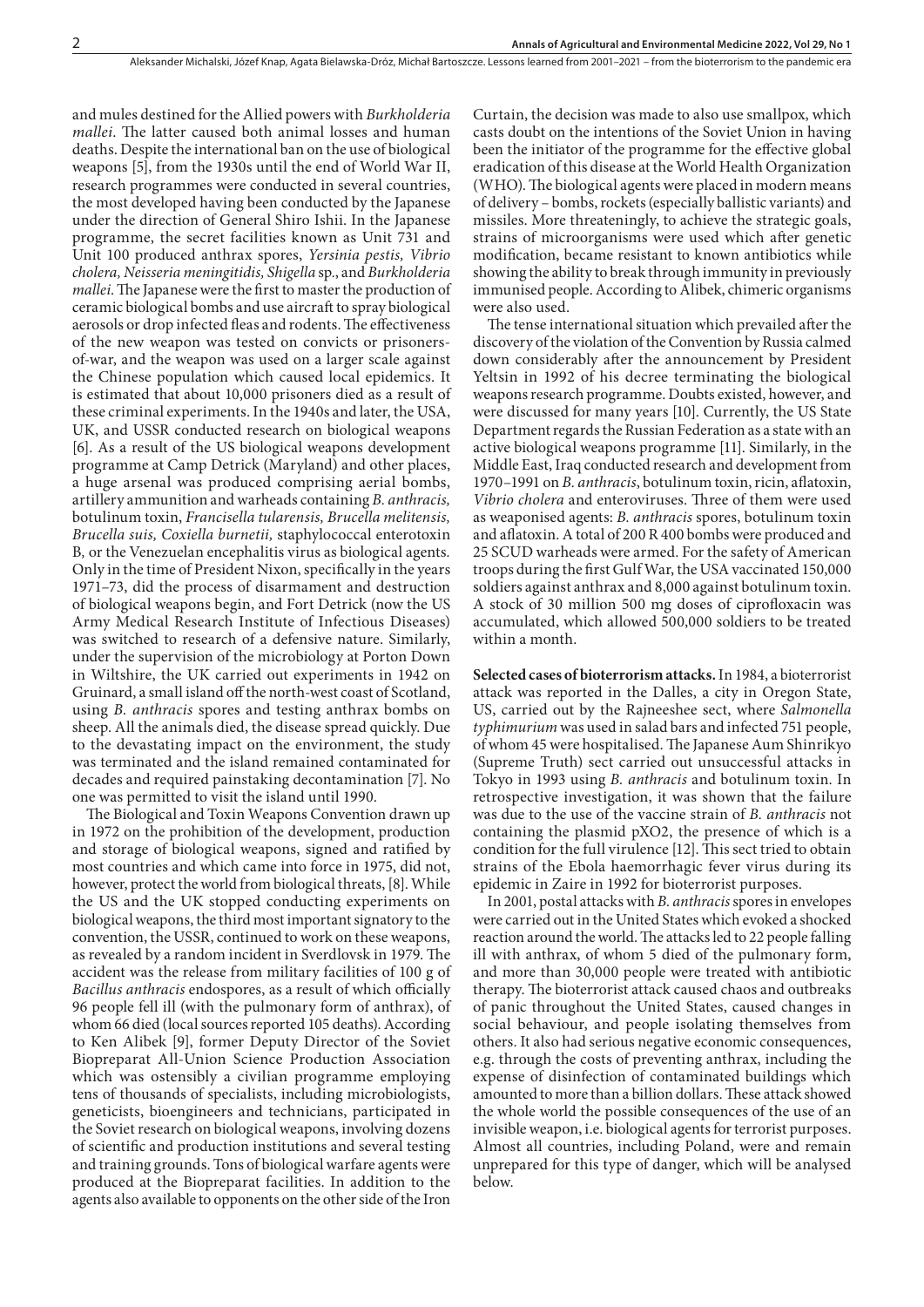**Biological agents – risk analysis and risk update.**The classic lists of biological agents that can be used for bioterrorist purposes or as biological weapons have been compiled by the United States Army Medical Research Institute for Infectious Diseases (USAMRIID) and the American Centers for Disease Control and Prevention (CDC). Initially, 12 pathogens ('*the Dirty Dozen'*), were listed in the USAMRIID 'Blue Book' – the Medical Management of Biological Casualties. In contrast, the CDC groups biological factors in three panels, A, B and C, according to the scale of the threat to human health.

**Catagory A** poses the greatest threat and includes pathogens that pose a high-level threat to national security because of their contagiousness and transmissibility, high mortality and negative impact on society consequent on their use. This impact manifests through panic and the need to devote resources to the organisation of countermeasures and preventive measures. This category includes: *B. anthracis*; *F. tularensis*; *Y. pestis*; botulinum toxin; smallpox virus (*Poxvirus variolae*); haemorrhagic fever viruses, including the *Lassa* (LASV), *Junin* (JUNV), *Machupo* (MACV), *Guanarito* (GTOV) and *Sabiá* (SABV) arenaviruses; the *Ebola* and *Marburg* filoviruses; and *nairovirus* (Crimean-Congo haemorrhagic fever virus)*.*

**Category B** includes pathogens that pose a moderate threat due to their average infectivity and transmissibility, and average morbidity and mortality rates. These agents necessitate improvements in diagnostic capabilities and enhanced disease surveillance. They are: *Brucella* spp*.*, Epsilon toxin (*Clostridium perfringens*), foodborne pathogens (*Salmonella*  spp*., Escherichia coli* O157:H7*, Shigella spp.)*, *Burkholderia mallei*, *Burkholderia pseudomallei*, *Chlamydia psittaci*, *C. burnetii*, *Ricinus communis* toxin, staphylococcal enterotoxin B, *Rickettsia prowazekii*, encephalitis viruses (alphaviruses, such as Western and Eastern equine encephalitis virus, Venezuelan equine encephalitis virus), and waterborne pathogens (*Vibrio cholerae and Cryptosporidium parvum*).

**Category C** includes emerging pathogens which, because of their availability, ease of production and distribution, in the future may be weaponised for mass distribution and potential for high morbidity, mortality, and impacts on health impacts. These viruses include the Hanta virus, identified in 1993 in the USA; Hendra virus, first identified in 1995 in Australia, and Nipah virus, first ide ntified in 1999 in Malaysia.

After USAMRIID and the CDCd had drawn up their lists, other international bodies adapted and created additional indicative list and checklists which extended our knowledge of the subject, and added more possible biological agents [13]. These lists include a variety of biological weapons of mass destruction (WMD) factors, from the classic initial list of 12 to over 30 [14]. A comparative matrix of different lists of pathogens by type of threat is presented in the cited literature. Currently, considering natural hazards, and due to the widespread use of effective antibiotics against bacteria, viruses have become the greatest threat, both in the context of defence against WM, as well as the protection of public health. For example, the most recent European Union (EU) list includes factors such as SARS, MERS, Hendra paramyxovirus, Monkeypox virus, West Nile virus, and the highly pathogenic influenza A H5 and H7 viruses, which are not on the classic list of the Centers for Disease Control (CDC).

**Sources of modern threats.** Totalitarian or undemocratic states are the main source of modern bioterrorist threats as the sponsors of terrorism and certain terrorist organisations. According to a report by the US State Department of April 2021, the Russian Federation is adjudged to have a biological weapons development programmes, and North Korea, Iran and China are also suspected of the same. Al-Qaeda has long been interested in biological agents. Instructions found in the Tora-Bora caves in Afghanistan concerning the methods of production and use of *B. anthracis* endospores and ricin testify to this. There are documented cases of the discovery of ricin with Al-Qaeda suspects in London; ricin is an extremely dangerous toxin, for which there is still no effective treatment. It was reported that infiltration attempts were made in the UK by more than a hundred Arab volunteers to undertake doctoral studies to gain knowledge, experience and 'sensitive' reagents.

The deaths in 2009 of 40 terrorists from plague in Algeria caused widespread consternation because these deaths were not the result of natural infection, but through an 'accident in the workplace' as a result of experiments with *Y. pestis*  [15]*.* Al-Qaeda prepared terrorist suicide attacks against NATO troops by sufferers of certain infectious diseases (HIV, smallpox, and Ebola). The interest of the Islamic State (ISIS) in weapons of mass destruction, including biological weapons, was evidenced by data obtained from more than 36,000 contained in the laptop of one of ISIS jihadists.

**The risks of smallpox virus.** Smallpox (*variola vera*) is one of the most dangerous diseases in the history of mankind and sowed devastation globally for centuries, but was eradicated on 8 May 1980, thanks to the World Health Organisation (WHO) and the conjoined efforts of all nations. Countries which possessed the virus strains were obliged to destroy them, with the exception of two selected laboratories in the USA and Russia.

Gradually, preventive vaccinations were also discontinued worldwide which, over time, induced the vulnerability of mankind to smallpox. This vulnerability introduces the threat of a smallpox agent being used as a highly effective biological weapon. Intelligence indicates that some countries may illegally possess virulent strains of the smallpox virus (e.g. North Korea, which continues to vaccinate its citizens). The international community responded to the threat by organising the 2001 'Dark Winter' and 2005 'Atlantic Storm' simulation exercises. The latter was conducted with the participation of former prime ministers of several European countries under the direction of US Secretary of State, Madeleine Albright. The exercises showed the ineffectiveness of the countries of the world in locating the origin of the smallpox virus and stopping it, which led to a virtual global pandemic claiming an barely conceivable or estimable number of victims. The simulated pandemic ended with a permanent global endemism, that is, the re-conquest of the earth by Poxvirus variolae – smallpox. The exercise showed e a severe shortage of global stocks of vaccine, difficulties in reproducing it, and an understandable reluctance on the part of individual countries to share their meagre stocks. The understandable concern of the American public and the large-scale interdisciplinary organisational, legislative and scientific action taken by the American authorities were discussed by Dr. Sabina Łysoń in her comprehensive doctoral dissertation [16]. Globally (including in Poland),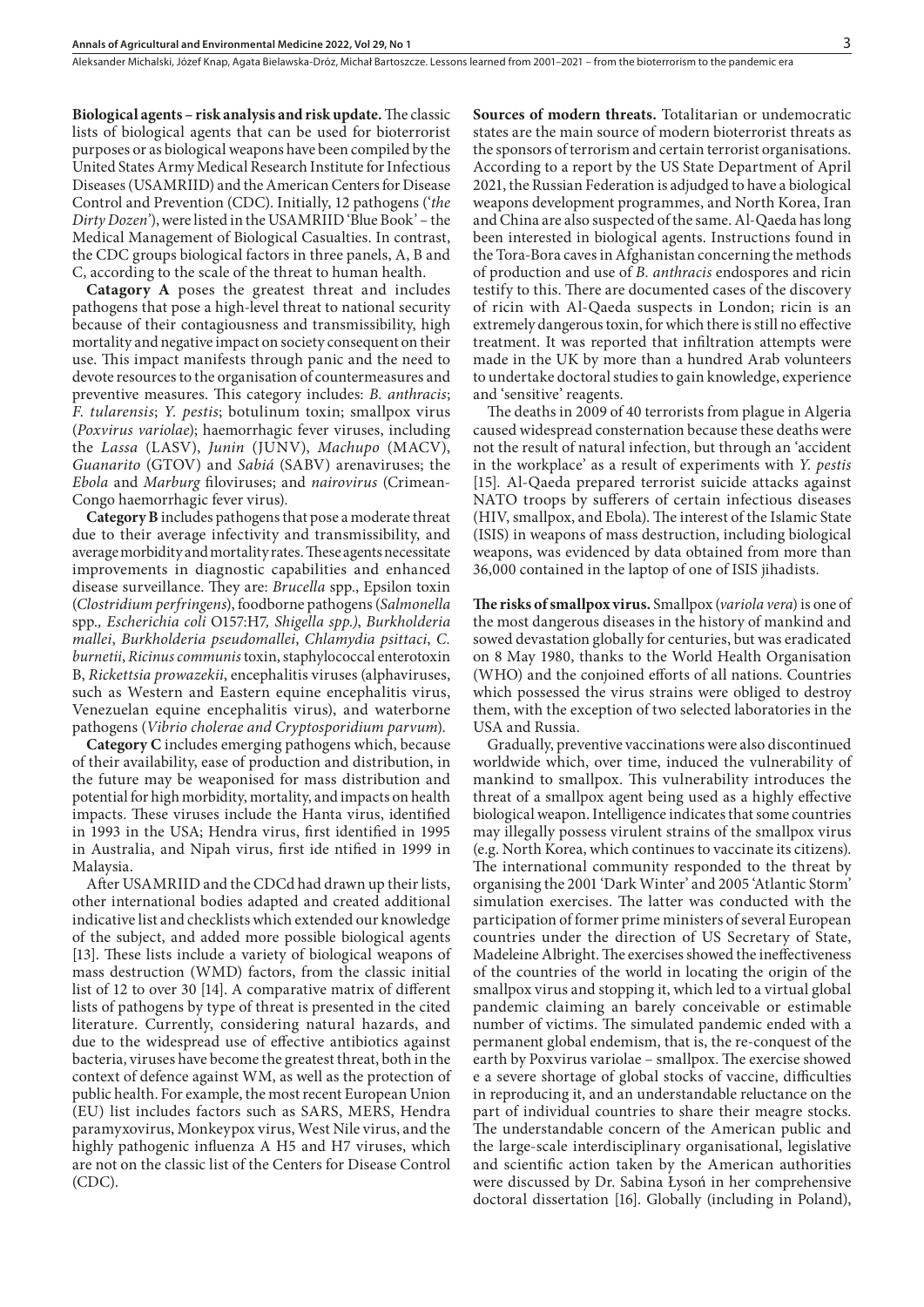intensive efforts have been made to develop a new vaccine against smallpox and to stockpile it in proportion to the population. Currently, Poland has the Jynneos vaccine against smallpox and monkeypox, and in 2021, the US Food & Drug Administration approved the drug brincidofovir (Tembexa).

**Biotechnology and bioengineering-– perception of new risks.**The progress in recent decades in the field of molecular biology has fostered the dynamic development of the biotechnology industry, thanks to which a number of products can be conceived and developed that can solve the strategic needs of mankind, such as the production of medicines and food. However, biotechnology used detrimentally, e.g. by terrorist organisations and States supporting terrorism, or in breach of international conventions, can also pose huge risks for humanity. Through biotechnology it is possible to produce ideal biological agents for military or bioterrorist use, their propagation, modelling of their resistance to environmental factors, and the raising of their virulence is becoming ever easier. The Ad Hoc Group for Medical Research and the WHO published the criteria for such an 'ideal' biological weapon in 11 points, such as: high pathogenic efficacy, low cost of production, low infectious/toxic doses, difficulties in detection (e.g. because of genetic modification), the nonexistence of prophylaxis or its low effectiveness, persistence in the environment, etc. It has become possible to modify various characteristics of microorganisms, so as to influence the course and symptoms of the diseases they cause. Deep modifications in the genome of microorganisms can cause changes in gene expression, forming mutants with new genotypic and phenotypic characteristics. The mutations can affect the composition and production of exo- and endotoxins, etc., to impart hitherto unknown but potentially dangerous properties to them. Modified microorganisms may transpire to be able to weaken the body's defences and/or break down its immune system, or conversely to stimulate its undesirable over-reaction, for example, by triggering a cytokine cascade or mechanisms of autoimmunity. Microorganisms resistant to modern therapies are created in these ways.

Scientists' curiosity to learn how to reshape nature, coupled with their openness in sharing research results and a desire to be noticed, often seems to be a sin of naivety that can lead to an uncontrolled transfer of knowledge and the proliferation of biological weapons. Moreover, as demonstrated by the COVID-19 pandemic, a line that had hitherto existed has been blurred: the line between the deliberate manufacture of agents of biological warfare and bioterrorism in bad faith and the genetic engineering of microorganisms for the declared purposes of making progress in their diagnosis and producing more effective vaccines. In this context, the term 'gain of function' has taken on an ambiguous, if not sinister, character.

Monitoring the directions in which knowledge is expanding, the results which are published and the possession of dual-use agents has become an important area of action in particular countries in the sphere of 'biosecurity' in the broad sense [17]*.* Models for 'experiments of concern' are included in the Fink Report of 2004 by the US National Research Council which designates as 'experiments of concern' such experiments that:

define methods of making pathogens withstand hitherto effective vaccinations; introduce characteristics of resistance to antibiotics or antiviral agents; increase

virulence or reversion; increase the transmissibility of the pathogen; broaden the range of hosts; modify the characteristics that enable a pathogen's detection; and indicate the methodology for preparing biological agents for direct use as biological weapons [18].

In 2001, Australian researchers [19] obtained a strain of mousepox – mouse ectromelia virus, provided with a gene expressing IL-4 interleukin as a result of genetic manipulation. This strain unexpectedly overcame the insusceptibility of previously immunised mice, which indicated the existence of a pathway to modify other viruses, including smallpox. Making such changes and similar manipulations to the smallpox virus (e.g. the creation in Russia of an Ebola– poxvirus hybrid) and publishing how it was done, could bring catastrophic consequences for humanity. Another example of ill-considered research is that on the molecular basis of the complement system inhibition in smallpox viruses and the *Vaccinia virus.* The precise description of the mechanism in these viruses for regulation of this system could be used both to develop new methods of treating smallpox, and to increase the pathogenicity of the harmless *Vaccinia virus*. The possibility of pneumonic plague in rats by aerosol infection has been demonstrated and the kinetics of this infection have been shown [20].

In 1993–2002, an example of groundbreaking experiments opening up new possibilities in synthetic biology was made with the *in vitro* synthesis of polio virus only on the basis of a genetic sequence [21]. Since then, genetic information has become sufficient, as knowledge of complete genome sequences, to reproduce a number of biological agents under laboratory conditions. The regimen for controlling the possession of an agent has also been extended to include access to information on its synthesis.

As a result of genetic manipulations, hypervirulent strains were obtained of *Mycobacterium tuberculosis* [22] and *Leishmania major* [23]*.* A modified Legionella with a programmed new ability to express myelin after infection can stimulate the production of antibodies, thus triggering a demyelination process in the body, leading to paralysis and death [24]. Other studies focus on near-forgotten pathogens known in the past for their high virulence. Their re-synthesis is also a potential threat to the biological security of the world although, on the other hand, as demonstrated in the case of the Spanish influenza virus H5N1, the isolation of the virus from the remains of people buried in permafrost in Alaska and Spitsbergen and its sequencing gleaned the knowledge of the cause of the high mortality which followed this disease in the past [25]. In 1918–1919, 50–100 million people died as a result of the Spanish influenza pandemic, while in Poland the number of deaths was estimated at 200–300,000 [26].

Advances in the knowledge and techniques of nanotechnology, proteonomics, nanomaterials, polymers, liposomes and artificial intelligence do not only drive progress in rapid defensive diagnostics and the production of completely new types of vaccines, e.g. mRNA vaccines against COVID-19, or the reverse vaccinology method which has resulted in a vaccine conferring immunity against meningococcal group B after many years of research. These advances also bring to light new dangers in their enabling the production of organisms with improved characteristics which render them more useful for carrying out an effective attack.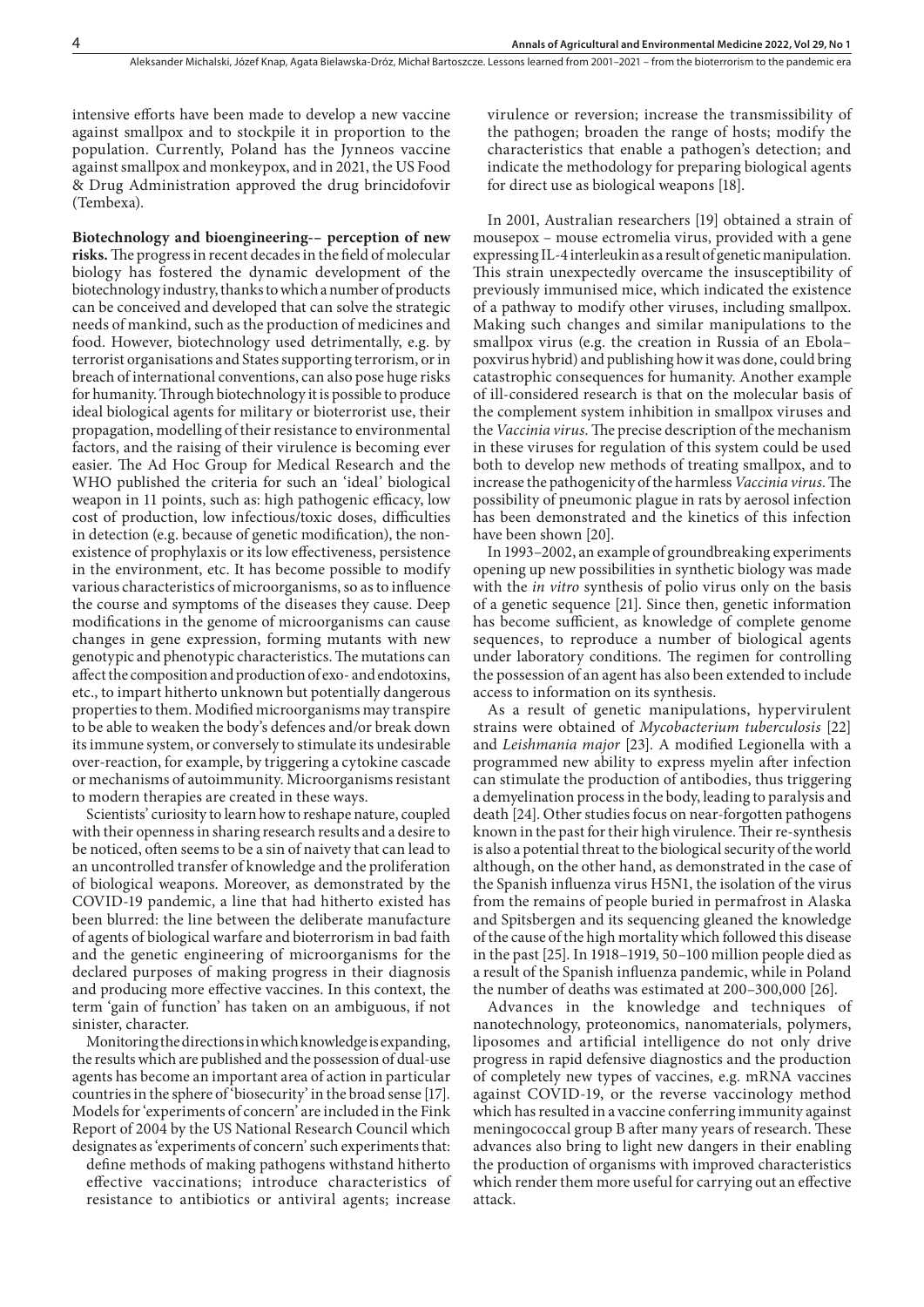In addition to bioengineering methods, further opportunities are created by the development of technology for the manufacture of structural components and the transport of biological weapons. Through 3D printing technology, it is possible to produce the parts for apparatus suitable for the release of biological agents, such as heads and atomisers for the production of biological aerosols [27]. The simplicity of project transfer and component manufacturing makes the issue of accessibility to technology impossible to incorporate into non-proliferation regimens. Bio-print technology is a threat because it is capable of printing biological elements using 3D bioprinters [28], similar to the development of remote and autonomous systems. Terrorist groups and States producing biological weapons are constantly acquiring new capabilities, some of which are gained by using drones capable of carrying biological payloads over long distance, and accurately hitting targets, e.g. through unmanned aerial vehicles (UAVs) [29]. They are capable of carrying biological charges over a distance of about 150 km, and are difficult to detect and neutralise.

**Epidemics as natural phenomena and events invoked by man.** Distinguishing between epidemics arising from natural causes and those brought about by human activity – either intentionally (bioterrorism) or through thoughtlessness (Sverdlovsk) – is often very difficult. Examples are the difficulties in detecting the perpetrator of the anthrax attacks in the USA, and the determination of the causes of mass food poisoning in The Dalles in the USA in 1984, only after the confession of the 'repentant' perpetrator. Some etiological, clinical and epidemiological signs may indicate a bioterrorist source of an epidemic: an atypical course of the epidemic for the given pathogen and its disease, atypical features of the particular microbe (e.g. multi-drug resistance, modification of the capsule, hybrids, etc.), an atypical infectious dose or an unusual route of the spread of the disease. As mentioned, the distinction between natural and induced epidemics, as a rule, remains very difficult. These problems were presented brilliantly by US Army epidemiologists [30], citing, *inter alia*, 11 warning signs indicating the unusual nature of an event and sensitising observers to possible unnatural causes of the phenomena:

- 1) highly unusual events with a large number of victims, especially when it is difficult to detect the cause with rational deduction, are to be strongly suspected of being intentional acts. Examples are the afore-mentioned salmonellosis in a salad bar in The Dalles and the anthrax epidemic in Sverdlovsk which, although not caused by deliberate action, was the result of the deliberate production of biological weapons;
- 2) unexpectedly high morbidity or mortality suggest the use of a biological agent with unusual properties and deliberately modified (e.g. with increased pathogenicity, multi-drug resistance, etc., or one spread in a way unusual for the specific pathogen. Examples are the anthrax epidemic in Sverdlovsk and cases of pulmonary anthrax in recipients of the 'anthrax letters' in the USA;
- 3) an atypical disease;
- 4) an epidemic with a point source: e.g. the biological weapons factory in Sverdlovsk;
- 5) parallel epidemics; terrorists can release the same pathogen sequentially or simultaneously in different places;
- 6) a lower percentage of cases in protected persons, e.g. in vaccinated risk groups and/or in persons who are in buildings equipped with air filtration systems or using individual respiratory protective equipment, gives rise to suspicion that a biological agent was sprayed in a particular area;
- 7) dead animals: disease and/or animal deaths are a very sensitive early harbinger of an impending threat to humans – rat deaths foreshadow epidemics of bubonic plague or tularaemia; the deaths of sheep located downwind of biological weapons facilities in Sverdlovsk are another example; also the deaths of urban crows and exotic birds at the New York Zoo were the first signal of West Nile fever having been brought to the USA where hitherto it had been unknown;
- reverse pattern of propagation in the case of naturallyspreading zoonoses, disease manifestation in animals (and deaths of animals) precede human morbidity (e.g. in plague and tularaemia outbreaks); situations where animal and human diseases have occurred at the same time, and particularly, situations where human disease has preceded animal disease, should be suspected strongly of being disease spread unnaturally;
- 9) atypical forms of the disease associated with an atypical route of infection (e.g. aerosol infection with syphilis), a dose not encountered in natural infection, or the use of a modified infectious agent (e.g. a multidrug-resistant bacterium or even a virus hybrid);
- 10) a cone-shaped infection map determined by the wind; if the disease cases are plotted on a map, taking into account time and physiographical phenomena, if they form a regular triangle shape fanning out in the direction of the wind, there is a high probability of the microbe having been spread in the form of aerosol or dust. In the case of the anthrax epidemic in Sverdlovsk, such plot data was key evidence of aerogenic infection. The causes of such an epidemic can also be natural and testify to the high pathogenicity of agents which infect their hosts' respiratory tract, such as *C. burnetii* (it has been shown that 1–2 cells of this pathogen can cause an infection when inhaled). The characteristics of the spread of biological contamination and their precise quantitative measurements are covered by NATO standards (STANAG ATP-45) [31;
- 11) direct evidence the perpetrator deliberately leaves a trail; the 'anthrax letters' in the USA in 2001 are an example.

Differentiation between natural epidemics and those caused intentionally can be very difficult; however, it is possible using the appropriate methodology. From October 1999 until 30 June 2000, a tularaemia epidemic broke out in Kosovo, former Yugoslavia, which was then embroiled in a from civil war. The fundamental question then was whether this was a natural epidemic in an environment with endemic tularaemia and devastated by war, or an epidemic caused by the introduction of strains of *F. tularensis* as a bioterrorist agent. A number of data supported both possibilities. Extensive interdisciplinary research showed that the outbreak had been caused naturally. The military epidemiologists Grunow and Finke, who were in the region where outbreak took place, exploited the experience they gained at the time and developed a quantitative tool for epidemiological analysis to confirm and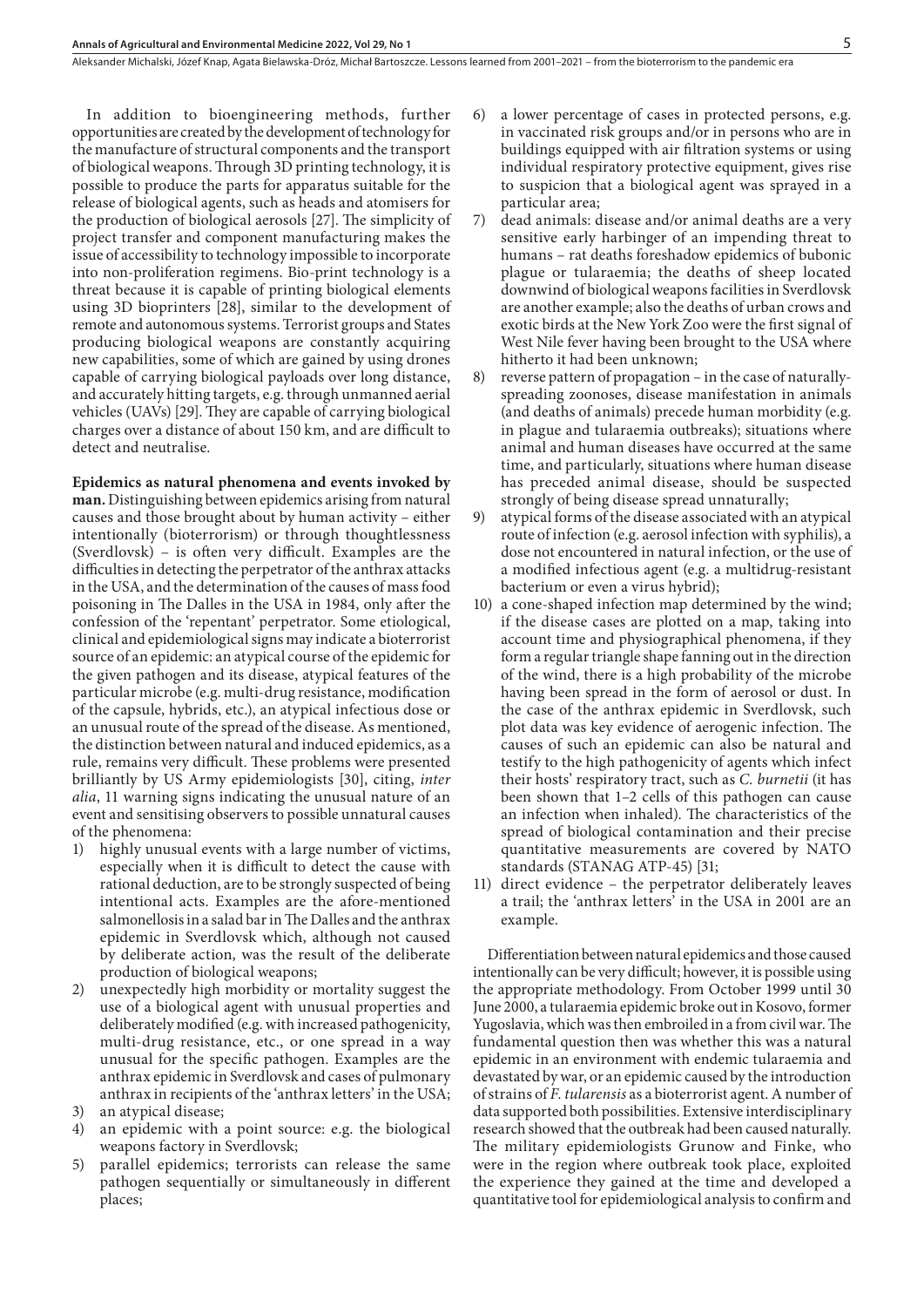identify or exclude biological weapons as a factor causing epidemics of atypical infectious diseases [32]. The analysis by Grunow and Finke, and the criteria they created, proved to be very helpful in epidemiological investigation and are widely used in epidemiology as the classic scheme.

**Means of conducting an attack.** An intentional event such as a biological weapon attack can be staged in a variety of ways. The most dangerous is the biological weapon attack carried out by air (aerogenically, especially through aerosols and dust) on mass targets such as urban agglomerations. The extent of the harm caused, which is potentially the illnesses and deaths of hundreds or even thousands of people in a short time post-attack, depends on a number of factors, which are listed here only synoptically, referring to the sources [1, 2, 30, 31, 33].

Parameters, method of release and amount of agent used (attack scale):

- dose and presentation (liquid, powder or lyophilisate, infected animals such as insects, aerosol). The most 'effective' is an aerosol with a size of less than 5 µm, due to its reaching the lower respiratory tract;
- direct generators (agricultural atomisers and spraying machines, explosives), or additional means of delivery over longer distance – ballistic missiles or artillery ammunition, drones, aircraft, including, for example, agricultural and fire fighting equipment;
- the effectiveness of a biological attack depends on a number of factors, related both to the conditions of the attack (e.g. strength and direction of the wind, terrain, temperature, humidity and vertical stability of the air), as well as related to the protection of the exposed population (active and passive).

The type of pathogen used plays a crucial role. A number of pathogenic characteristics of the microorganism, including the basic R0 reproductive ratio/number, determine its effectiveness in inflicting disease. According to WHO estimates, the airborne spread of 50 kg of a virulent microbe across a city of five million would result in the following impacts, depending on the biological agent used [34]:

- • *Yersinia pestis:* 150,000 cases, 36,000 deaths;
- • *Francisella tularensis*: 250,000 cases, 19,000 deaths;
- • *Bacillus anhracis*: 2,500,000 cases, 100,000 deaths;
- botulinum toxin: to contaminate 100 km<sup>2</sup> and achieve a population mortality rate of up to 50%, 80 kg of toxin would have to be used.

More precise predictions of the possible consequences of a biological attack are the subject of studies conducted worldwide, including in Poland [33]. In the Armed Forces of the Republic of Poland and its civil defence structure, a procedure applies based on the NATO standardisation agreement (STANAG) according to the ATP-45D methodology, which includes four types of classification of biological contamination (P, Q, R, and S) [31, 33]. It is essential to be able to detect an aerosol attack away from the target and to continuously monitor biological hazards in urban agglomerations (e.g. the BioWatch system in the USA). The key to minimising the effects of the attack are the population on whom protection is actively conferred (in cases of diseases, drugs and which are termed 'nonpharmacological protective measures' (individual and collective), training of the appropriate healthcare services in

the first line for vaccine-preventable diseases, an appropriate critical care infrastructure provided by the State, adequate to the number of inhabitants of the whole society.

The cost of the *Francisella tularensis* attack described above was estimated at \$5.4 billion per 100,000 people exposed, and that of the *Bacillus anthracis* at \$26.2 billion [35]; however, it is not only the consequences of an attack which deliver a heavy financial impact. Similarly, the preparation of monitoring and defence systems for the public and the health system is a very costly and time-consuming undertaking. The anthrax attacks in 2001 which showed how many States were unprepared to respond to this threat. To some extent, the reason for nations having been caught napping was the1972 Convention which prohibited the signatories from producing, storing or using biological weapons. Unfortunately, it was not foreseen that the commitments would endure only on paper. During the anthrax attacks in the USA, diagnostic laboratories quickly lost their regular throughput capacity because of the huge amounts of samples for testing, and the lengthy waiting time for results. Similarly, pharmacies quickly sold out of antibiotics and disinfectants, and protective equipment were in short supply, which resulted in mass panic. Thanks to the provisions of the NATO summit in Prague, preparations for anthrax attacks were quickly launched in individual countries within the framework of the alliance. These preparations began with the replenishment of stores of protective equipment, and continued with the introduction of new field and laboratory diagnostic methods based on the new-forthe-time real-time PCR method, the development of systems for rapid detection of contamination of shipments, e.g. in post offices, the implementation of a system of laboratory examination of samples escalating through different levels of authority (e.g. the Reference Laboratory Network), the initiation of research on new vaccines and therapeutics,and the allocation of considerable resources for research on *B. anthracis,* etc. Systems for monitoring biological threats on an international scale have been introduced by the EU, WHO and NATO.

**COVID-19 Pandemic – support from international institutions.** In the autumn of 2019, the world was taken by surprise by a new threat – a pandemic of an acute infectious disease, later called COVID-19, caused by a coronavirus. Initially, the world passively watched the outbreak in the city of Wuhan in China (PRC), populated by 11 million people and home to one of China's most important virology institutes. Within a short time, numerous illnesses and deaths of people due to acute respiratory failure occurred in the city. An aetiological agent, a previously unknown coronavirus, was quickly identified and named SARS-CoV-2. Despite difficult experiences with the pathogenic coronaviruses SARS, identified in 2003, and MERS, detected in 2012, it seemed to be only a local infection, and not much was done to prevent the disease from spreading outside China. However, by quickly spreading globally, COVID-19 conformed to the definition of a pandemic.

The World Health Organization (WHO), as a specialised agency of the United Nations dealing with the protection of health worldwide and committed to work with countries and partners to unite the world to jointly face a common threat, has come to occupy a special place in the global fight against COVID-19. Six regional offices and 150 national offices are working closely with governments around the world to make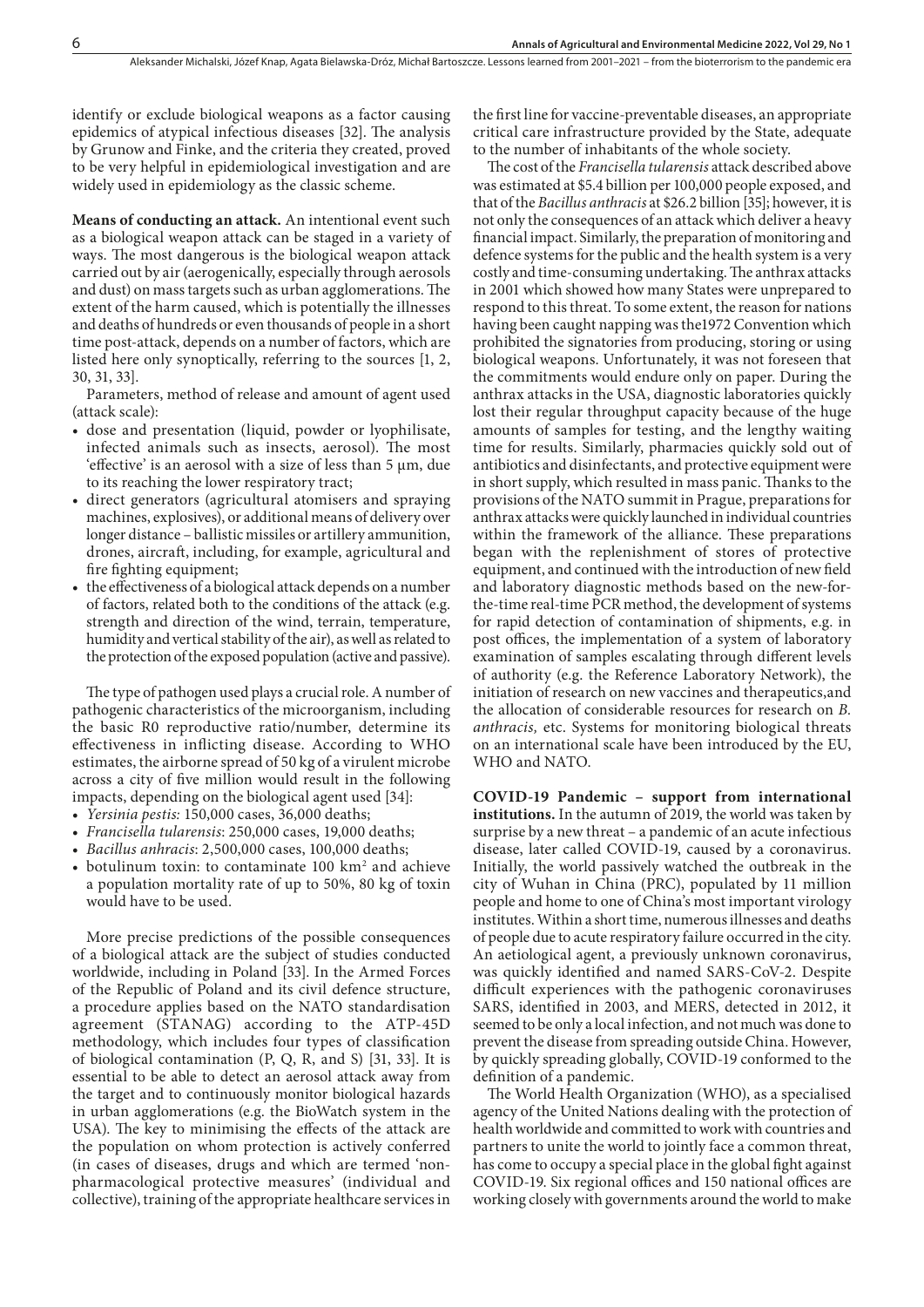their health systems respond more effectively and compatibly to COVID-19. The WHO has set up the COVID-19 Solidarity Response Fund to provide frontline staff with the necessary materials and information and accelerate research into vaccine and drug development. A web portal with current news about COVID-19 was launched and information materials on the pandemic were prepared specifically for the countries of the developing world, providing accurate information and debunking dangerous myths [36]. This includes hundreds of technical tips for the public, health professionals, including evidence-based guidance for each element of the plan for reacting to COVID-19 [37]. In doing so, the health agency draws on the expertise of a global network of health professionals and researchers, including epidemiologists, clinicians and virologists, to ensure that the knowledge it disseminates is authoritative and representative. Many social media and technology companies work closely with the WHO to assist in the flow of reliable information. The WHO has sent more than two million items of personal protective equipment (PPE) to 133 countries, and at the time of writing (December 2021) is preparing to send another two million items. Additionally, more than a million diagnostic tests have been sent to 126 countries in all regions, and more are being acquired. The WHO is working with the International Chamber of Commerce, the World Economic Forum, and other private sector organizations to increase the production and distribution of essential medical supplies. It has also set up a 'task force on the UN COVID-19 supply chain', which aims to dramatically increase deliveries of essential protective equipment where it is needed.

The organisation also intends to train millions of health workers through its Open WHO platform. With this on-line tool, lifesaving knowledge is shared with first responders by the organisation and its key partners. Countries are also supported by experts distributed worldwide in the WHO Global Outbreak Alert and Reaction Network (GOARN). The WHO has also launched the international clinical 'Solidarity Trial' of drugs against coronaviruses involving 90 countries. It has developed research protocols used in more than 40 countries, and continues to play a key role in the ongoing pandemic. Criticism of the WHO's slow action at the start of COVID-19 is already leading to a restructuring of the organisation to make it more capable of responding effectively to future global health crises.

The European community has also undertaken to coordinate the action of its 27 member states. This includes improving the supply of medicines and medical equipment, standardising treatment, securing cross-border transport and the flow of goods, treating patients from neighbouring countries, developing financial tools to support workers and healthcare industries, and pooling resources to find and optimise the procurement and distribution of an effective COVID-19 vaccine or anti-virus medicines. The European Centre for Disease Prevention and Control (ECDC) in Stockholm, Sweden, has been strengthened with more staff and funding. Action significantly broadening the area of competence in epidemiology and raising the importance of the ECDC improves its capacity to advise member states. Similarly, EU networks for exchanging information about hazards such as the Early Warning Response System (EWRS) have been fortified. Such coordination is essential to strengthen the capacity of the EU to act on behalf of all member States in the healthcare sphere.

An important direction is the development of methods for the surveillance and tracking of contacts, including interoperable applications for smartphone, that require minimal data, are voluntary, and comply with privacy laws and the highest standards of information security. Some of them were implemented by individual countries, an example of which is the EU Digital Covid Certificate.

Attention should fall particularly on research and development, which are the main pillars of the European strategy to strengthen innovation and competitiveness on the continent. The continent's research capacity should be supported in such a way that decision-makers can quickly make informed decisions in crisis situation. A way to make this possible would be to turn the European Research Area (ERA) into a dynamic and targeted catalyst for innovation in the fight against pandemics.

**The COVID-19 pandemic and NATO.** *'With the outbreak of COVID-19 pandemic, for the first time in its history NATO had to face an attack against each of its member states at once.'* These are the opening words of an extensive article by an eminent analyst, Dr. Giovanna de Maio of the University of Washington [38], which was published in December 2020 on the pages of *Foreign Policy*, one of the most important political science journals in the world. The quote shows the gravity of the situation and actually puts beyond discussion how serious it is. It might be added, however, that the pandemic has created a unique opportunity to hone the mass response of alliance to a whole new threat. NATO has taken advantage of this opportunity by supporting civilian efforts and providing military air transport, establishing field hospitals, and sharing its experience of military medicine. The Euro-Atlantic Disaster Response Coordination Centre (EADRCC) is NATO's main crisis response mechanism. The centre operates 24 hours a day, 7 days a week, coordinating requests and support offers. It also helps coordinate assistance, including medical and financial support. A NATO Pandemic Response Trust Fund has been set up to enable rapid procurement of medical supplies and services. The NATO Pandemic Response Trust Fund maintains stocks of medical equipment and supplies in order to be able to provide immediate assistance to allies or partners in need. Logistical support provided by the NATO Support and Procurement Agency (NSPA) has helped allies and partners purchase supplies to help fight COVID-19. The agency manages the purchase and storage of aid items at the NSPA's Southern Operational Centre in Taranto, Italy. NATO works closely with other international organisations, including the European Union, CDC and National Institutes of Health (NIH) in the USA, the ECDC, and the UN (mainly the WHO, a UNICEF–World Bank partnership, and the Food and Agriculture Organization (FAO)). Since the beginning of the crisis, the EADRCC has been considering requests for assistance from the UN and partner countries. More than 130 applications were acceded to. The delivery of aid to NATO partners, such as Bosnia and Herzegovina, the Republic of Moldova, North Macedonia, Georgia, Ukraine and others, is coordinated.

In the first half of 2020, nearly half a million NATO troops supported civilian efforts in building field hospitals, offering assistance in research, transporting patients, distributing medical equipment, evacuations, helping with decontamination, providing laboratories and quarantine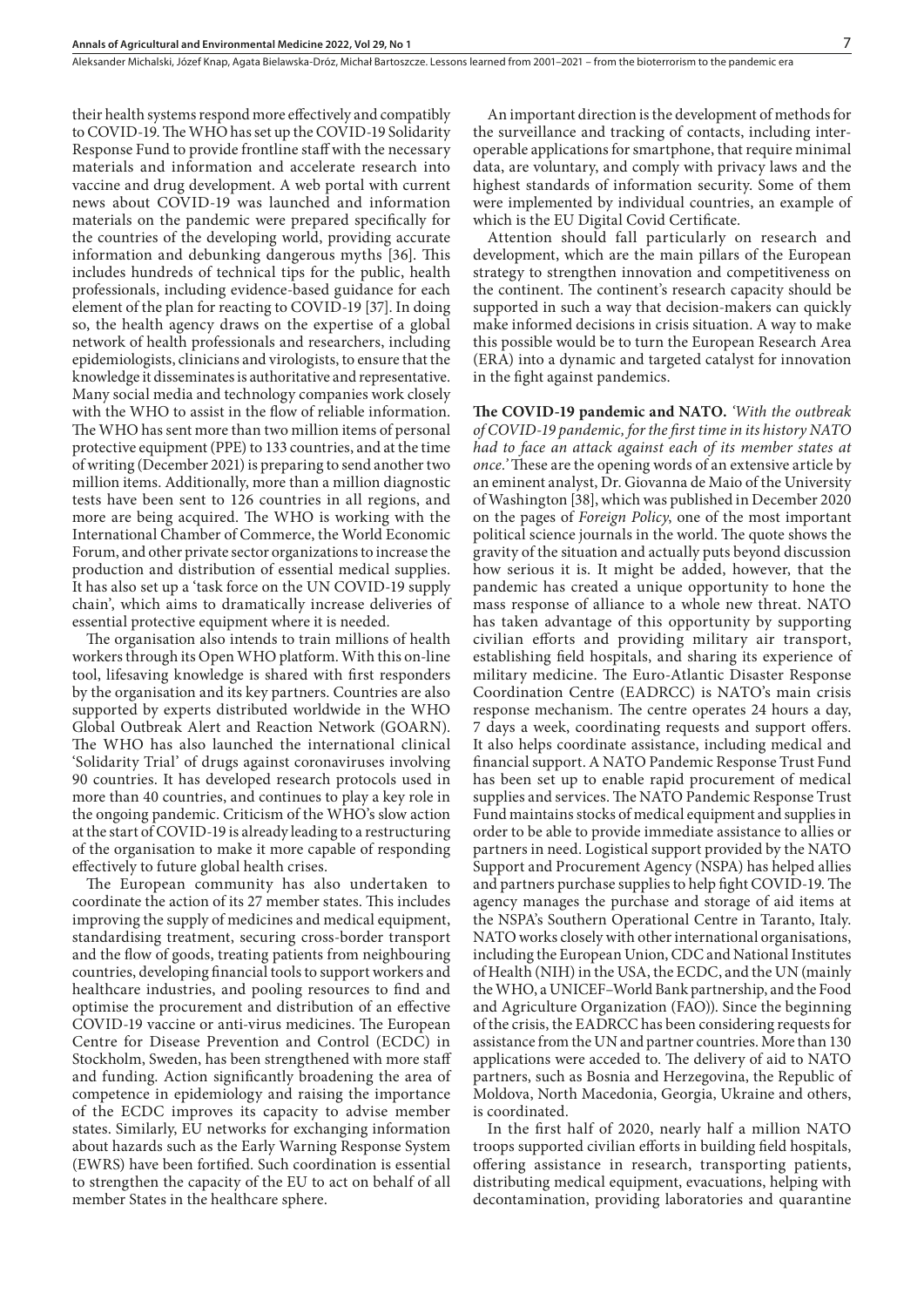sites, and organising segregation centres. The military forces of NATO members have carried out more than 350 flights to transport medical personnel, transported more than 1,000 tons of equipment, and helped build nearly 100 field hospitals and provide 25,000 treatment beds.

NATO supports innovation through research and scientific collaboration on COVID-19. The NATO Science & Technology Organization (STO) supports research and scientific collaboration on COVID-19, e.g. in pandemic modelling or in optimising rapid diagnosis of the disease. The STO maintains contact with 6,000 scientists, including some from Poland. More than 40 projects are being carried out, e.g. countering pandemic disinformation ('fake news' and anti-vaccination movements), or the optimisation of relief operations in pandemic situations.

**The lessons learned, or what has the COVID-19 pandemic taught us?** The scientific and technological progress in the field of antibiotic therapy, vaccinology and methods of prevention and treatment of infectious diseases that has taken place over the past 100 years is without any precedent in previous ages, and allows us to look calmly to the future. However, the COVID-19 pandemic has shattered the illusion of the naive that the dangers of infectious diseases are a thing of the past. International organisations and governments world must once again take into account the unpredictable risk factor of infectious diseases, both in the context of natural epidemics and biological warfare. The man/animalmicroorganism-environment triad undergoes constant natural evolution. New emerging infectious diseases begin to threaten man, and old but no less dangerous ones return (diphtheria),which sometimes have evolved and become drug-resistant (e.g. the extensively drug resistant strains of tuberculosis or drug-resistant plague in Madagascar) – the re-emerging infectious diseases*.* The neglected diseases, such as malaria, amoebiasis, leishmaniasis, etc., still claim millions of victims. Before our eyes, the species barrier of a number of zoonoses is being crossed, which is a spill-over

Biosecurity [17, 40] when taken to mean the restrictions on the possession, processing and transfer of biological dual-use agents, is an important element defining non-proliferation policy [41, 42]. However, this zone of activity is not managed on the global scale in a way which inspires confidence. To date, only partial control of international transfers of dualuse items has been achieved on the basis of a voluntary agreement by the signatories of the Australia Group [13]. Unfortunately, however, it has not been possible to achieve binding international agreements (despite the establishment of the international Ad Hoc Group for Medical Research in 1994), because the relevant regulations adopted in the EU [43], the US and other countries of the developed world, are not respected by all other countries.

phenomenon and is best exemplified by the coronaviruses

(SARS, MERS) [39].

In this context, there is concern about the unresolved dispute about the origin of the SARS-CoV-2 virus, as a natural phenomenon or as the artificial result of genetic manipulation Has the next coronavirus (after SARS and MERS) crossed the species barrier from bats to humans, or is it a hybrid produced in the laboratory [44]? If it was created in a laboratory, is it a hybrid derived by chance solely for research purposes (gain of function), or intentionally for military purposes? These questions and the lack of a transparent investigation in China

were some of the reasons for the emergence of suspicions about the unnatural origin of this virus [45, 46]. Indeed, at the Wuhan Institute of Virology, research was underway to study the potential pathogenicity of coronaviruses and to change the host [47]. Of particular concern is the appearance of a furin cleavage site in the S protein and the presence of an atypical arginine codon, which determine the pathogenicity of the virus. Current methods of site-specific mutagenesis are generally very difficult to detect when used, but this codon may provide a clue indicating an intentional effect. It is suspected that the change in host specificity could also have occurred accidentally after isolation of coronaviruses from bats, and during experiments passaging the virus through different cell lines [48] or humanised mice [49]. The epidemiological and virological arguments pointing to an artificial origin of the virus appear to carry equal weight to or even outweigh those pointing to its natural origin [50].

In summary, State regulations covering the licensing and supervision of research or diagnostic work would both limit the undertaking of these types of risky experiments and provide evidence for investigation when called for. It is worth noting that many member States of the UN and signatories of the Biological and Toxin Weapons Convention, including Poland, have not yet implemented the relevant provisions arising, for example, from the UN Security Council resolution of 2005 (UNSCR 1540). As opposed to chemical or nuclear agents, biological agents more often than not are not included in the purview of binding legal mechanisms of a national or international nature. This is an important gap in the law which was noticed by specialists after the anthrax attacks in 2001, and which the international community must revisit. Since 2001, many countries have rectified this omission, but many have not done so.

The COVID-19 pandemic highlighted the shortcomings in the global monitoring of biological threats, especially from the aspect of the tardy and uncoordinated response of countries to the outbreak in Wuhan, including the WHO, and political procrastination imputed to its authorities. However, it should be remembered that as far back as 2002, the authorities of the Peoples' Republic of China delayed notifying the UN about the outbreak of the SARS epidemic. They were obliged to make the notification as a member of the UN by the WHO's *International Health Regulations* (IHR) [51]. A similar reprehensible delay involved the concealment in 2013 by West African countries of the extensive Ebola outbreak. The contribution which could be made by rapid exchange of information on biological hazards is therefore growing [52]. For years, this situation has been continuously monitored globally under the IHR, an activity termed 'epidemiological surveillance', a rational supervision based on the fifth edition of the IHR of 2005. A total of 194 WHO member States have since completely amended these provisions. There was a shift from nosological criteria (evaluating disease by quarantinable status) to syndromic criteria (evaluating on a set of suspicious symptoms), combined with an assessment of the epidemiological situation in the country of the patient afforded by the *surveillance.* However, this requires upgrading the status of the IHR, to legally enforce and repair the politically-engendered weakness it has. At least three times in recent years, political correctness has delayed the detection of the most dangerous epidemics, allowing them to spread catastrophically. The global alarm caused by the emergence of COVID-19 triggered restrictions too late on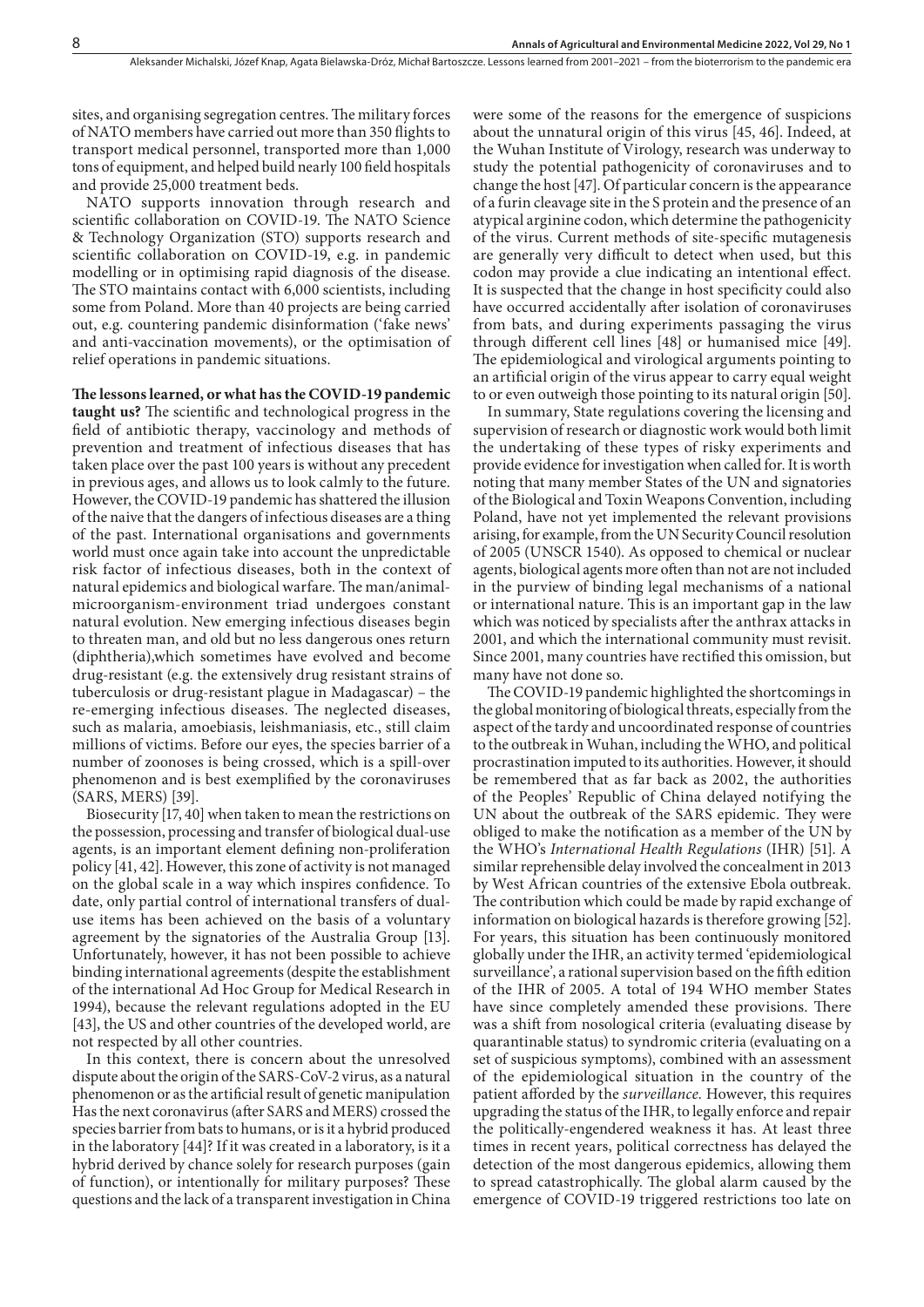international traffic and border restrictions, despite the noble intentions in the maxim 'Global alert – global response', which had been the theme of World Health Day in 1997. Support is crucial for international NGOs, whose activities have already proved invaluable on several occasions (e.g. those of Médecins Sans Frontières)*.*

Creating a system for the protection of public health is necessary and achievable in any country, regardless of the political system and degree of economic development, and when carried out simultaneously it strengthens global healthcare. This is the readying of the related critical elements not only of the public services of the State, but also the preparation of citizens through education, training, immunisation, and equipping them with PPE. Providing this equipment can pose a significant challenge to the provisioning infrastructure of the healthcare system and emergency and law enforcement services, as well as the whole of the society involved. The size of the challenge depends on the route of transmission of the epidemic's aetiological agent and on the agent itself. The scale of needs varies depending on the specific population exposed. During the bioterrorism attacks, PPE was mainly used by the emergency services, while during the subsequent flu pandemics and wider need, it was difficult to provide adequate amounts of PPEs. However, it was only during the COVID-19 pandemic that the disruption of supply chains and the disparity between supply and demand showed how important it is to have domestic production site, and not rely only on imports. Important elements that offset the shortfalls in this area were government reserve agencies and the mutual assistance of other countries.

Three elements of the system for protection against particularly dangerous diseases may be enumerated as those necessary for the effective defence State [53]: the first two are diagnosis in high-level biosafety laboratories and means of safe transport of patients in conditions that allow maintenance of their vital functions (e.g. Trexlertype isolators). The third is High-Level Isolation wards, otherwise known as High Security Infectious Disease Units (HSIDs), allowing safe isolation of the patient, while ensuring that neither intensive care nor safety of personnel are compromised by facilitating work under negative pressure with HEPA filtration. In particular, this last element has been and still is a matter of concern. The health care system operates in a state of chronic shortage of funds and an increasingly scarce supply of medical personnel, which meant that during the pandemic, a few infectious disease units were unable to admit all needful COVID-19 patients in their catchment area. In many hospitals, the operation of regular wards was suspended and in the place of those wards temporary infectious disease wards or a temporary hospital were created. This had adverse consequences both for uninfected patients who were unable to receive the care to which they were entitled, and for the level of care provided to COVID-19 patients, which was sometimes late and rarely provided by infectious disease specialists, of whom there were suddenly too few. Although corrective action had already been taken following the anthrax attacks and later influenza pandemics, it was not until the occurrence of the COVID-19 pandemic that the readiness of the health system to meet such challenges was tested and found wanting. These lessons have not been learned. Therefore, there are still demands to expand the personnel resources in infectious disease specialisations, to prioritise this field of medicine, to increase the number

of infectious disease wards, and to prepare in advance the infrastructure and equipment of temporary hospitals based on selected units of the system.

The threat of a pandemic of SARS and seasonal influenza called for action to effectively prevent infections that spread through the respiratory tract, and led the WHO and the CDC in Atlanta, USA, to implement non-pharmaceutical interventions/measures, in the official WHO/CDC terminologies. Proving themselves prescient, the measures were appropriate for the COVID-19 pandemic and fell into two divisions: steps taken individually and measures imposed on society as a whole. These are both actions (disinfection and wearing FFP3 masks) and refraining from actions (e.g. avoiding social contacts and observing lockdown in large urban centres of population). A pioneering comparative review of non-pharmaceutical measures in Poland and a number of countries worldwide was discussed in the comprehensive study by Anna Świątecka [54]. Lockdown is a very effective, but economically and socially drastic means of combating epidemics (especially those that spread through the respiratory tract) by reducing human contact. It requires the readiness and consent of societies to bear the costs of the consequent reduction in economic activity, and to endure everyday life becoming far more difficult. How much is required of societies is evidenced by the current social unrest, the rise of conspiracy theories, and anti-vaccination movements in a number of developed countries around the world.

Diagnosis – especially rapid diagnosis – is a very important part of the fight against any epidemic [55]. Maintaining the capacity and resources to diagnose individual biological agents is an important undertaking by the State in the domain of biosafety. In addition to the known risk elements referred to previously (the 'Dirty Dozen' and list extensions), infectious diseases and completely hypothetical and hitherto unknown biological agents are emerging. Maintenance of a state of readiness to act swiftly and find diagnoses seems to be an indispensable element of the effectiveness of the system for the biological hazard preparedness of any State. Nevertheless, a multiplicity of factors, often exotic or rare, and a lack of developed and validated diagnostic systems, limit the effectiveness of such preparations. This makes it necessary to increase the inventory in diagnostic laboratories, or to have parts of it in rotating allocation. Preparedness in the narrow diagnostic sense is helped by a new and increasingly available technique for precise hazard typing – the rapid next-generation sequencing of isolates. This allows the rapid diagnosis of new threats and has proved its usefulness, both against the influenza virus and during the COVID-19 pandemic. Determination of the genetic sequence of new isolates not only allows their origin to be deduced, but also makes it possible to establish diagnostic markers, pathways of spread, and the potential pathogenic risk. Modern DNA synthesis technology, combined with the rapid distribution of genetic diagnostic marker data, allows the reproduction of PCR-based detection methods at multiple sites without access to the isolate. However, the use of this technology, and other classical ones for rare or emerging agents, requires the maintenance of trained personnel and equipment, which was proved both during the anthrax attacks, influenza outbreaks and the COVID-19 pandemic, when Reference Laboratories were the first to respond. In Poland, these were the laboratories of the National Institute of Public Health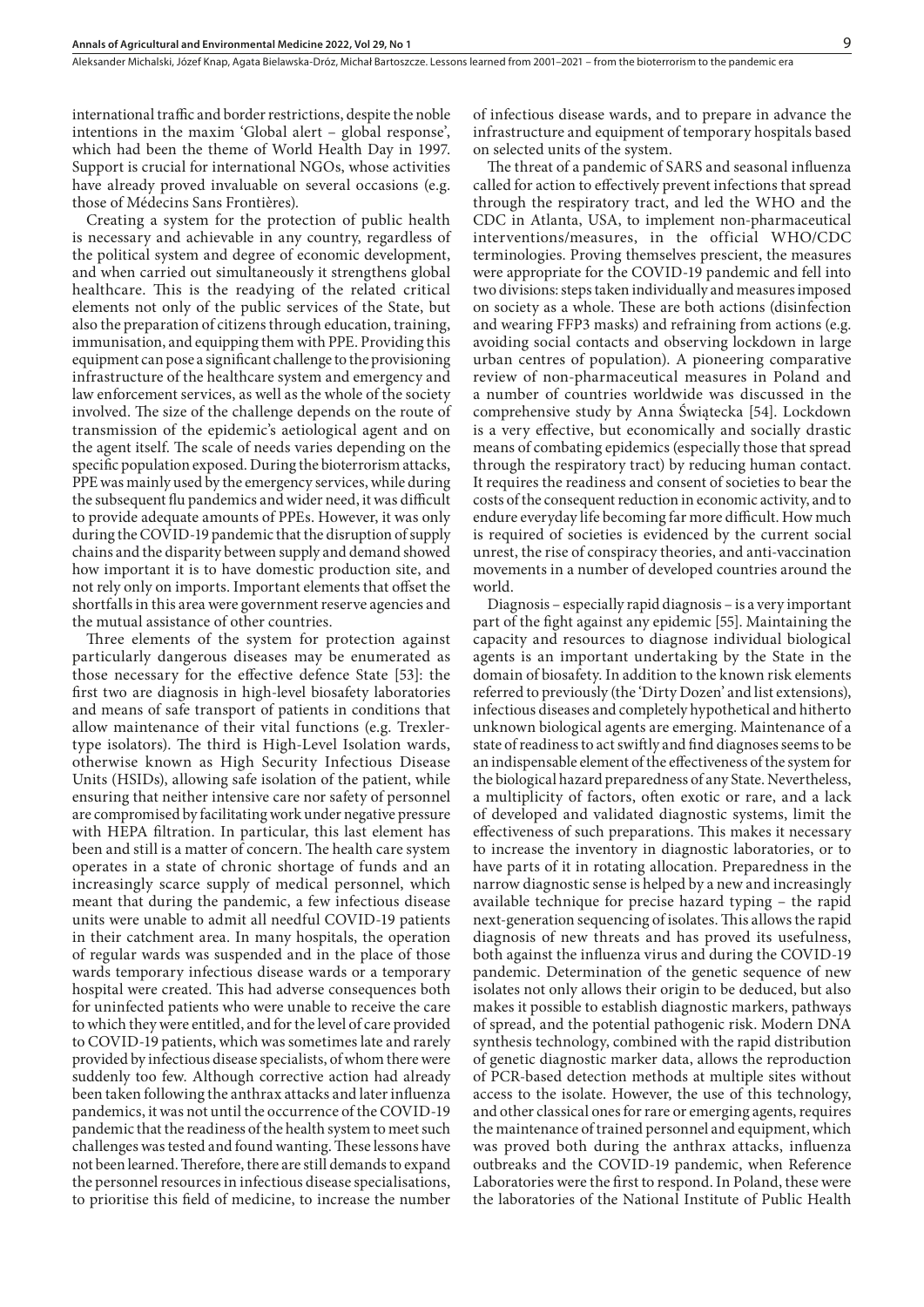and National Institute of Hygiene (NIZP-PZH), the National Veterinary Institute (PIWet) and the Biological Threats Identification and Countermeasure Centre of the Military Institute of Hygiene and Epidemiology (ODiZZB WIHE).

The experience from the time of the bioterrorist attacks has justified keeping these authoritative units appropriately supplied with reagents and qualified personnel, and engaging their scientists not only in routine clinical diagnostics but also in research work. The latter is the right direction for the activities of these laboratories because it preserves their flexibility and facilitates rapid implementation of new methods and new directions of diagnostics. However, a still noticeable flaw in the guaranteed provision of national diagnostics capacity is the lack of a laboratory at biosafety level 4 (BSL-4, containment level 4) [56], which may be required for the response to future threats. In a crisis situation, the problem of access to such a laboratory and the impossibility of fast and safe transport to EU reference centres may delay a diagnosis which is critical to further investigation.

Imperfect risk monitoring and underestimation of risks, the weakness of epidemiological surveillance services, the ineffectiveness of medical intelligence gathering, and no more than passive observation of the countries affected by the outbreak were the reasons for the initial uncontrolled expansion of the pandemic. Going forwards, it is necessary to strengthen national and EU response systems, endowing them with better monitoring and early detection of threats, and it is also necessary to take rapid decisions to prevent the spread of diseases.

The COVID-19 pandemic has also brought greater than previously encountered (although not always effective) improvements in solidarity and international cooperation as an embodiment of the 'One Health' approach. This has led to an unprecedented collaboration between theoretical and applied science to produce effective vaccines based on new technologies (mRNA) in record time. The prevailing pandemic has deepened our understanding of the dynamics of epidemic processes, and seems to verify the statement made at the World Bank forum:' "there are no incurable diseases – there are only under-invested ones.'

#### **SUMMARY**

The unexpected emergence and rapid pandemic development of the new COVID-19 disease, caused by the hitherto unknown SARS-CoV-2 coronavirus, has demonstrated the threat of infectious diseases to the whole world. The dispute over the origin of the virus has re-ignited discussions on all aspects of the non-proliferation policies and biological weapons. In taking millions of lives and wreaking havoc in many branches of human activity, COVID-19 is encouraging some undemocratic countries and terrorist organisations to use biological agents on a large scale. Bioterrorist attacks are now more likely to be carried out, in particular given the progress in the modification of biological agents and the revolution in the means of their delivery. The line is blurring between the deliberate production of biological weapons or material for bioterrorism and dangerous scientific grantsupported research with the professed purpose of serving the good of humanity. In turn, however, the COVID-19 pandemic has led to a great mobilisation of science and industry, and through this to the production of effective

vaccines in a shorter time than history has ever known. This mobilisation has also achieved vaccine production based on the pioneering technology of mRNA. The pandemic has brought speedy gain, political uniformity (reducing the striking health inequalities, of which one manifestation is the differences in access to vaccines worldwide) and sufficient economic support for global systems for the detection, prevention and counteraction of pandemic biological threats, irrespective of their origin. Among the most important responsibilities which this and bioterrorism leave us with, are the improvement in international control over the flow of materials and technologies, supervision of the biotechnology industry, modernisation of early warning systems, and ensuring worldwide access to rapid diagnostics, supplies of vaccines, medicines, equipment (respirators, isolation boxes, oxygen generators, etc.), and non-pharmaceutical measures. Training and exercise opportunities should be provided, and response plans developed and updated to take into account mass isolation and quarantine. Modern contact tracing systems are to be developed and implemented. The establishment of a uniform international diagnostic and hospital structure should be pursued, guaranteeing the provision of medical assistance at scale, and thus the elimination of the selfishness of rich countries towards the poor and under-developed. A global solidarity fund should be set up to combat biological threats. Global coordination in the areas of action, technology transfer and modern knowledge will be necessary, for which the key will be the founding of facilities capable of rapidly shifting from production to fighting a pandemic, and fulfilling needs for vaccines, diagnostic kits, respirators, protective equipment, masks, and disinfectant preparations. Worldwide spending on the science needed to combat future biological threats should be increased. The global shock caused by the pandemic has shattered humanity's false sense of safety from infectious diseases. It has also exposed hitherto unknown problems and areas neglected in the proliferation naturally to be expected in a globalising world, and shown the need to control and combat bioterrorist threats.

#### **REFERENCES**

- 1. Bozue J, Cote Ch, Glass PJ. Medical Aspects of Biological Warfare. Office of the Surgeon General US Army Medical Center. Fort Sam Houston, Texas; 2018.
- 2. Chomiczewski K, Kocik J, Szkoda MT. Bioterroryzm. Zasady postepowania lekarskiego. Warszawa: PZWL; 2002.
- 3. Frerichs RL, Salerno RM, Vogel KM, et al. Historical precedence and technical requirements of biological weapons use: A threat assessment. International Security Initiatives Sandia National Laboratories, 2004.
- 4. Dembek ZF, Pavlin JA, Siwek M. Epidemiology of Biowarfare and Bioterrorism. In: Bozue J, Cote Ch, Glass JP, editors. Medical Aspects of Biological Warfare; 2018. p. 37–69.
- 5. Protocol for the Prohibition of the Use in War of Asphyxiating, Poisonous or Other Gases, and of Bacteriological Methods of Warfare signed at Geneva, 17 June 1925. https://www.un.org/disarmament/ wmd/bio/1925-geneva-protocol (access: 2022.01.24)
- 6. Wheelis M, Rózsa L, Dando M. Deadly Cultures: Biological weapons since 1945. Harvard University Press; 2009.
- 7. Mierzejewski J, Bartoszcze M. Konsekwencje doświadczeń nad wykorzystaniem Bacillus anthracis jako broni biologicznej. Post Mikrob. 1995; 34: 385–401.
- 8. The Convention on the Prohibition of the Development, Production and Stockpiling of Bacteriological (Biological) and Toxin Weapons and on their Destruction, Geneva, Switzerland, 10 April 1972. https:// front.un-arm.org/wp-content/uploads/2020/12/BWC-text-English-1. pdf (access: 2022.01.24).